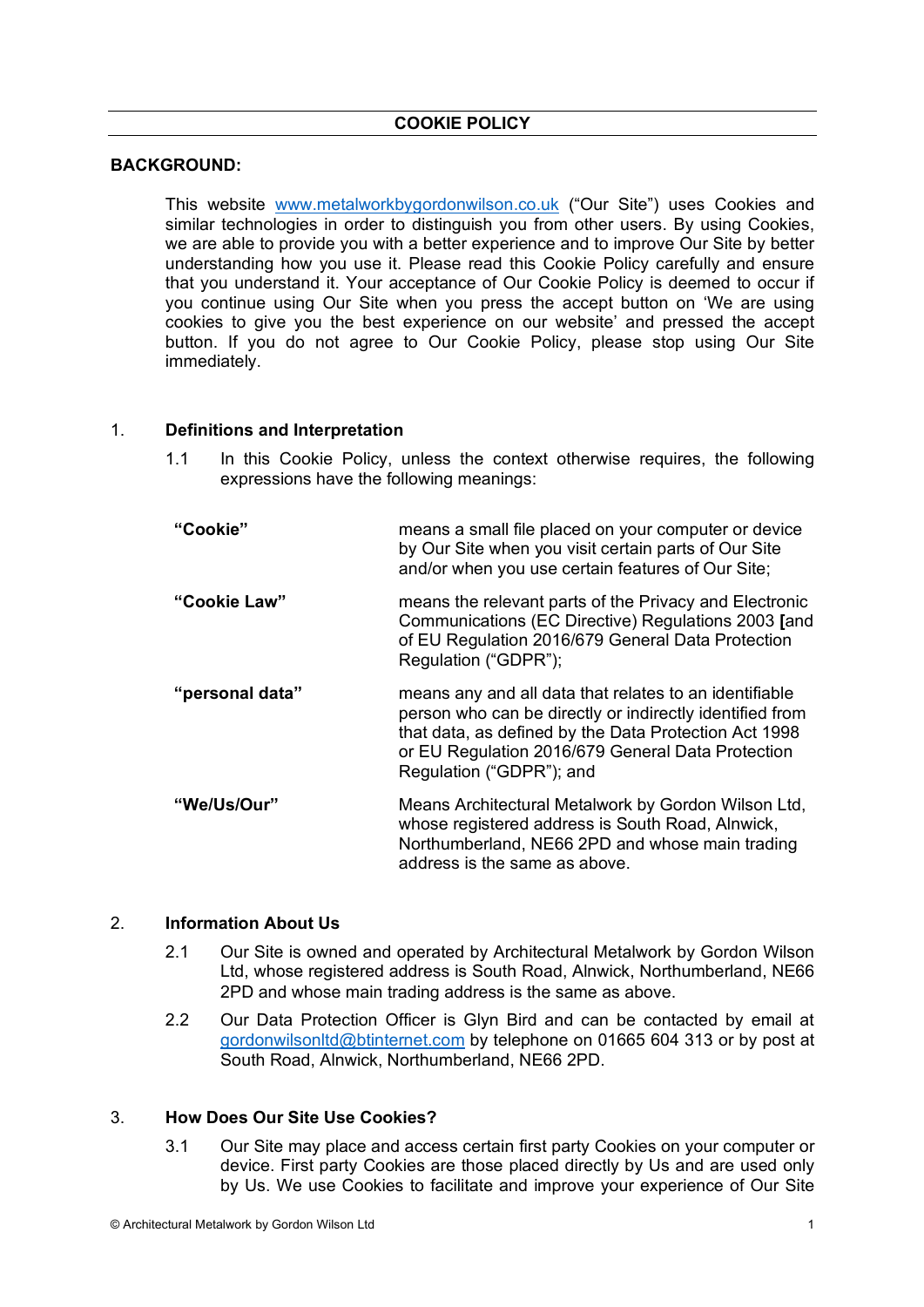and to provide and improve Our products and our services. We have carefully chosen these Cookies and have taken steps to ensure that your privacy and personal data is protected and respected at all times.

- 3.2 By using Our Site, you may also receive certain third-party Cookies on your computer or device. Third party Cookies are those placed by websites, services, and/or parties other than Us. No third-party cookies are used on Our Site however, for more details, please refer to section 4 below.
- 3.3 All Cookies used by and on Our Site are used in accordance with current Cookie Law. We may use some or all of the following types of Cookie:
	- 3.3.1 Strictly Necessary Cookies

A Cookie falls into this category if it is essential to the operation of Our Site, supporting functions such as logging in, your shopping basket, and payment transactions.

3.3.2 Analytics Cookies

It is important for Us to understand how you use Our Site, for example, how efficiently you are able to navigate around it, and what features you use. Analytics Cookies enable us to gather this information, helping Us to improve Our Site and your experience of it.

3.3.3 Functionality Cookies

Functionality Cookies enable Us to provide additional functions to you on Our Site such as personalisation and remembering your saved preferences. Some functionality Cookies may also be strictly necessary Cookies, but not all necessarily fall into that category.

3.3.4 Targeting Cookies

It is important for Us to know when and how often you visit Our Site, and which parts of it you have used (including which pages you have visited and which links you have visited). As with analytics Cookies, this information helps us to better understand you and, in turn, to make Our Site and advertising more relevant to your interests. **[**Some information gathered by targeting Cookies may also be shared with third parties.

3.3.5 Third Party Cookies

Third party Cookies are not placed by Us; instead, they are placed by third parties that provide services to Us and/or to you. Third party Cookies may be used by advertising services to serve up tailored advertising to you on Our Site, or by third parties providing analytics services to Us (these Cookies will work in the same way as analytics Cookies described above).

3.3.6 Persistent Cookies

Any of the above types of Cookie may be a persistent Cookie. Persistent Cookies are those which remain on your computer or device for a predetermined period and are activated each time you visit Our Site.

3.3.7 Session Cookies

Any of the above types of Cookie may be a session Cookie. Session Cookies are temporary and only remain on your computer or device from the point at which you visit Our Site until you close your browser.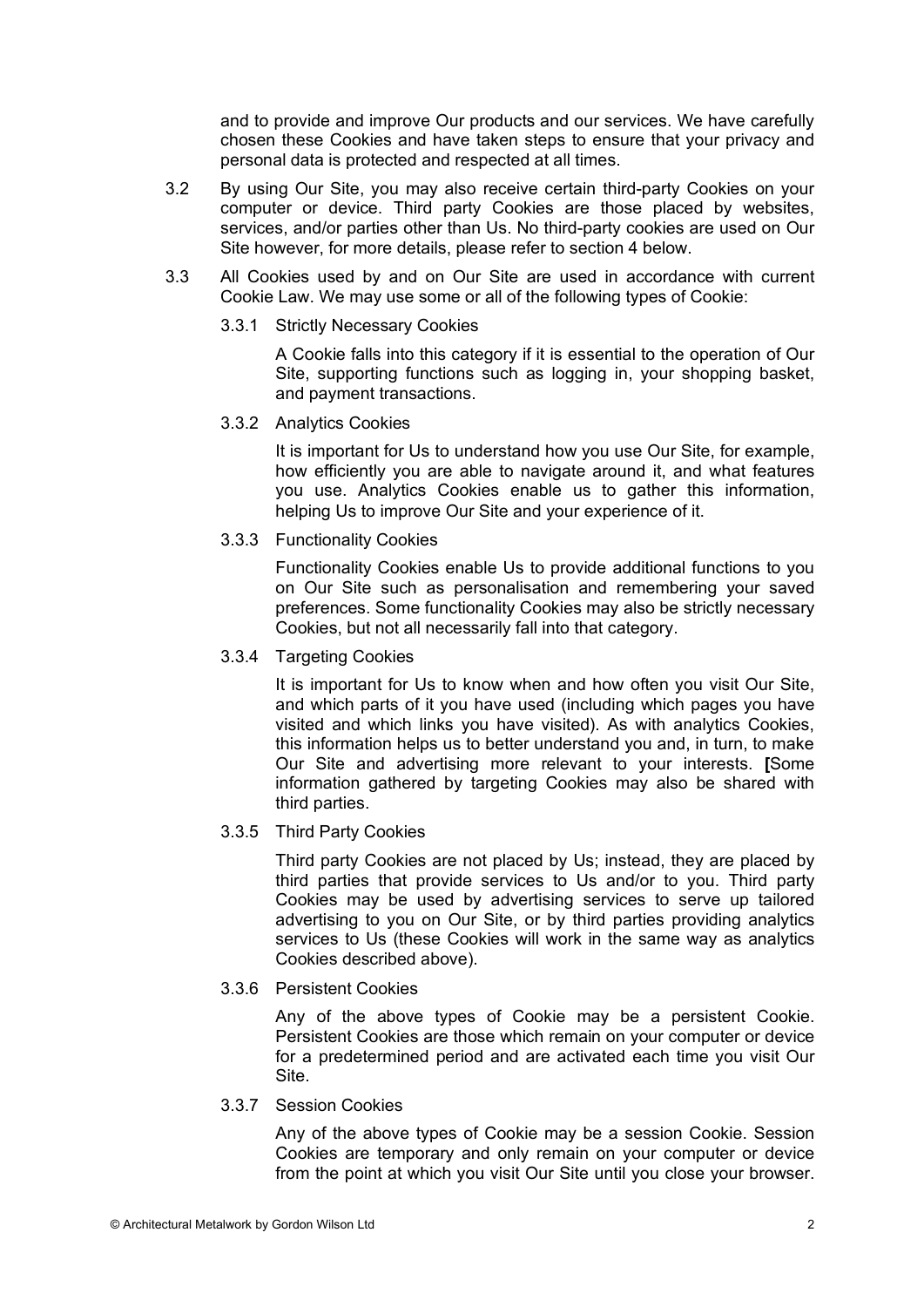Session Cookies are deleted when you close your browser.

- 3.4 Cookies on Our Site are not permanent and will expire after: (ga 2 years, \_gid 24 hours, \_gat 1 minute PHPSESSID 30 minutes).
	- 3.4.1 For more details of the personal data that We collect and use, the measures we have in place to protect personal data, your legal rights, and our legal obligations, please refer to our Privacy Policy at http://www.metalworkbygordonwilson.co.uk/wpcontent/uploads/2019/06/Gordon-Wilson-Privacy-Policy.pdf
- 3.5 For more specific details of the Cookies that We use, please refer to the table below.

### 4. **What Cookies Does Our Site Use?**

4.1 The following first party Cookies may be placed on your computer or device:

| <b>Name of Cookie</b> | <b>Purpose &amp; Type</b>                                                                                                                                      | <b>Strictly Necessary</b> |
|-----------------------|----------------------------------------------------------------------------------------------------------------------------------------------------------------|---------------------------|
| _gid                  | Google Analytics Usage                                                                                                                                         | ves                       |
| _ga                   | <b>Google Analytics Usage</b>                                                                                                                                  | <b>ves</b>                |
| _gat                  | Google Analytics Usage                                                                                                                                         | <b>ves</b>                |
| <b>PHPSESSID</b>      | Refers to a session stored on the web server.<br>No information is stored in the user's browser<br>and this cookie can only be used by the<br>current web site | ves                       |

- 4.2 Our Site uses analytics services provided by Google Analytics. Website analytics refers to a set of tools used to collect and analyse anonymous usage information, enabling Us to better understand how Our Site is used. This, in turn, enables Us to improve Our Site and the products and services offered through it. You do not have to allow Us to use these Cookies, however whilst Our use of them does not pose any risk to your privacy or your safe use of Our Site, it does enable Us to continually improve Our Site, making it a better and more useful experience for you.
- 4.3 The analytics service(s) used by Our Site use(s) analytics Cookies to gather the required information.
- 4.4 The analytics service(s) used by Our Site use(s) the following analytics Cookies:

| <b>Name of Cookie</b> | <b>Purpose &amp; Type</b> | <b>Provider</b> | <b>Strictly Necessary</b> |
|-----------------------|---------------------------|-----------------|---------------------------|
| _gid                  | Google Analytics<br>Usage | Google          | yes                       |
| _ga                   | Google Analytics<br>Usage | Google          | yes                       |
| gat                   | Google Analytics<br>Usage | Google          | yes                       |

## 5. **Consent and Control**

5.1 Before Cookies are placed on your computer or device, you will be shown a pop-up requesting your consent to set those Cookies. By giving your consent to the placing of Cookies you are enabling Us to provide the best possible experience and service to you. You may, if you wish, deny consent to the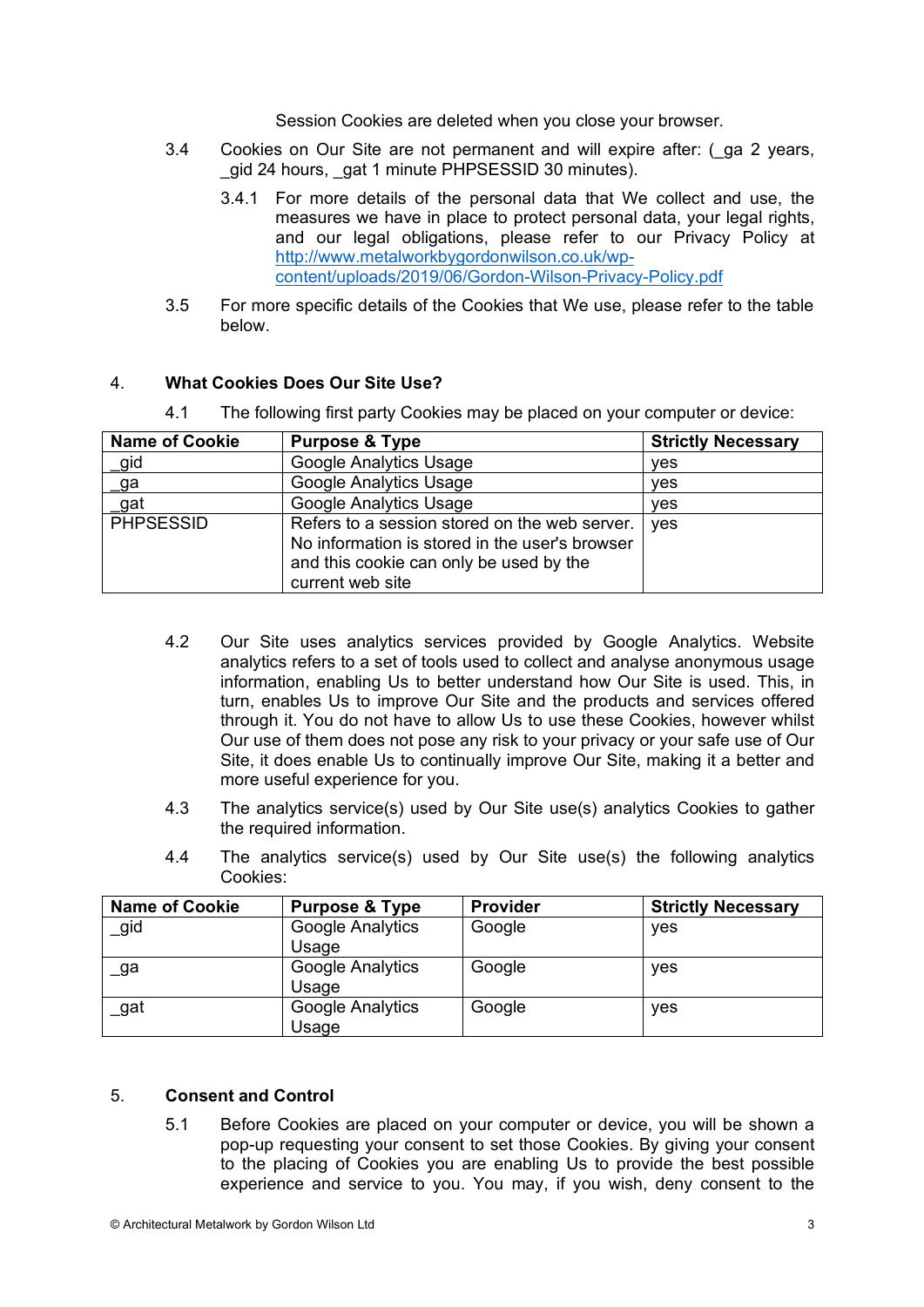placing of Cookies unless those Cookies are strictly necessary; however certain features of Our Site may not function fully or as intended. You will be given the opportunity to allow and/or deny different categories of Cookie that We use. You can return to your Cookie preferences to review and/or change them at any time by clearing your cookies and revisiting Our Site.

- 5.2 In addition to the controls that We provide, you can choose to enable or disable Cookies in your internet browser. Most internet browsers also enable you to choose whether you wish to disable all Cookies or only third-party Cookies. By default, most internet browsers accept Cookies but this can be changed. For further details, please consult the help menu in your internet browser or the documentation that came with your device.
- 5.3 The links below provide instructions on how to control Cookies in all mainstream browsers:
	- 5.3.1 Google Chrome: https://support.google.com/chrome/answer/95647?hl=en-GB
	- 5.3.2 Microsoft Internet Explorer: https://support.microsoft.com/enus/kb/278835
	- 5.3.3 Microsoft Edge: https://support.microsoft.com/engb/products/microsoft-edge (Please note that there are no specific instructions at this time, but Microsoft support will be able to assist)
	- 5.3.4 Safari (macOS): https://support.apple.com/kb/PH21411?viewlocale=en\_GB&locale=en GB
	- 5.3.5 Safari (iOS): https://support.apple.com/en-gb/HT201265
	- 5.3.6 Mozilla Firefox: https://support.mozilla.org/en-US/kb/enable-anddisable-Cookies-website-preferences
	- 5.3.7 Android:

https://support.google.com/chrome/answer/95647?co=GENIE.Platform %3DAndroid&hl=en (Please refer to your device's documentation for manufacturers' own browsers)

## 6. **Changes to this Cookie Policy**

- 6.1 We may alter this Cookie Policy at any time. If We do so, details of the changes will be highlighted at the top of this page. Any such changes will become binding on you on your first use of Our Site after the changes have been made. You are therefore advised to check this page from time to time.
- 6.2 In the event of any conflict between the current version of this Cookie Policy and any previous version(s), the provisions current and in effect shall prevail unless it is expressly stated otherwise.

# 7. **Further Information**

- 7.1 If you would like to know more about how we use cookies, please contact us at gordonwilsonltd@btinternet.com by telephone on 01665 604 313 or by post at South Road, Alnwick, Northumberland, NE66 2PD.
- 7.2 For more information about privacy, data protection and our terms and conditions, please visit the following: